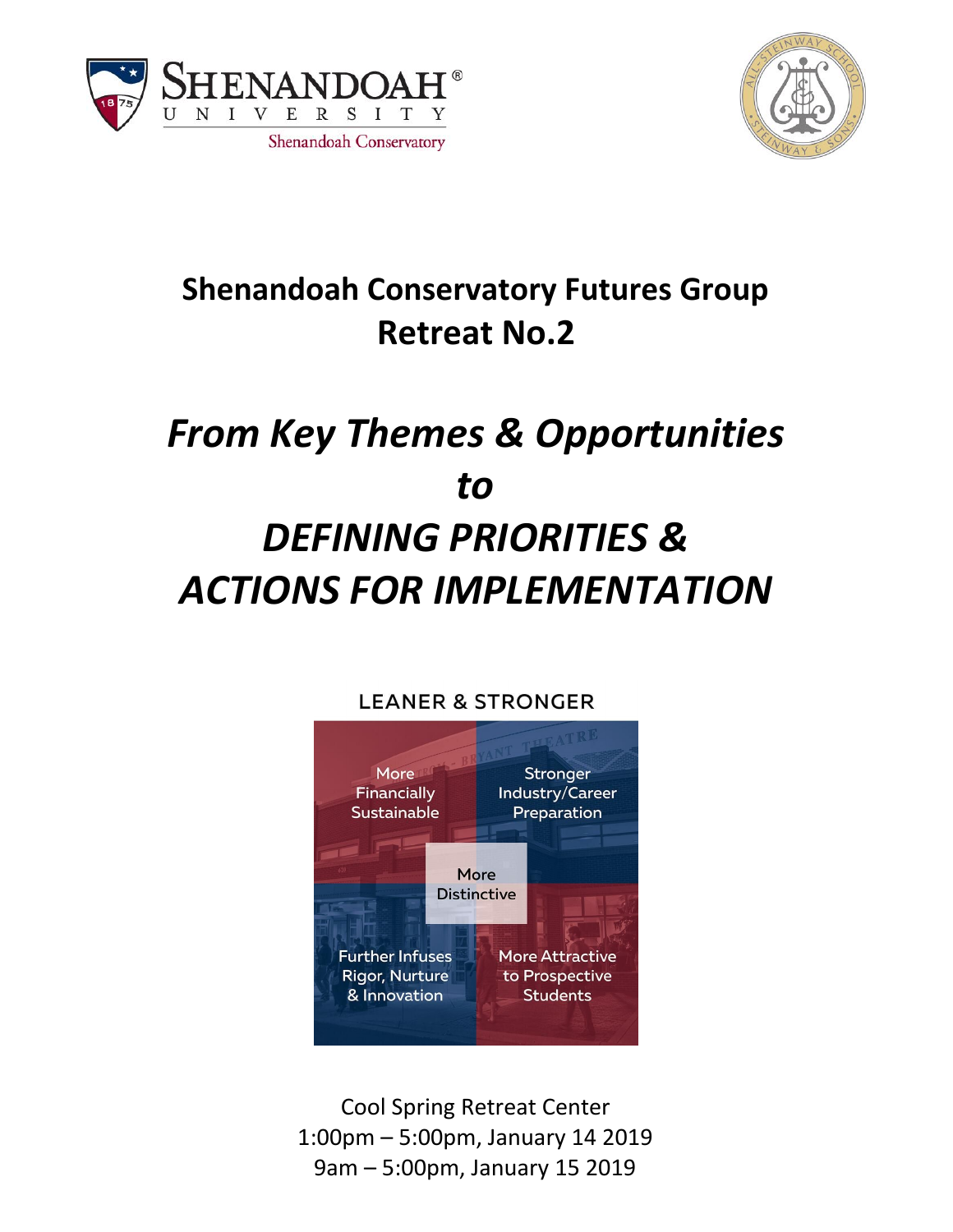## **Overall Agenda**

#### **LEANER & STRONGER**



#### BOLDLY REIMAGINING UNDERGRADUATE CURRICULUM

- How do we provide students with **stronger industry/career preparation**, offer programs that make make Shenandoah Conservatory **more distinctive** and **more attractive to potential students**, and **further infuse rigor, nurture, and innovation** throughout the undergraduate curriculum?
	- a. EXERCISE 1 (Mon afternoon): By creating an exceptional culture of collaboration and entrepreneurship
	- b. EXERCISE 2 (Tue morn): By innovatively infusing support for student mental health & wellbeing throughout the curriculum
- How do we better ensure **financial sustainability**?
	- a. EXERCISE 3 (Tue afternoon): By addressing most critical cost centers, and further building programs that bring in additional tuition-paying students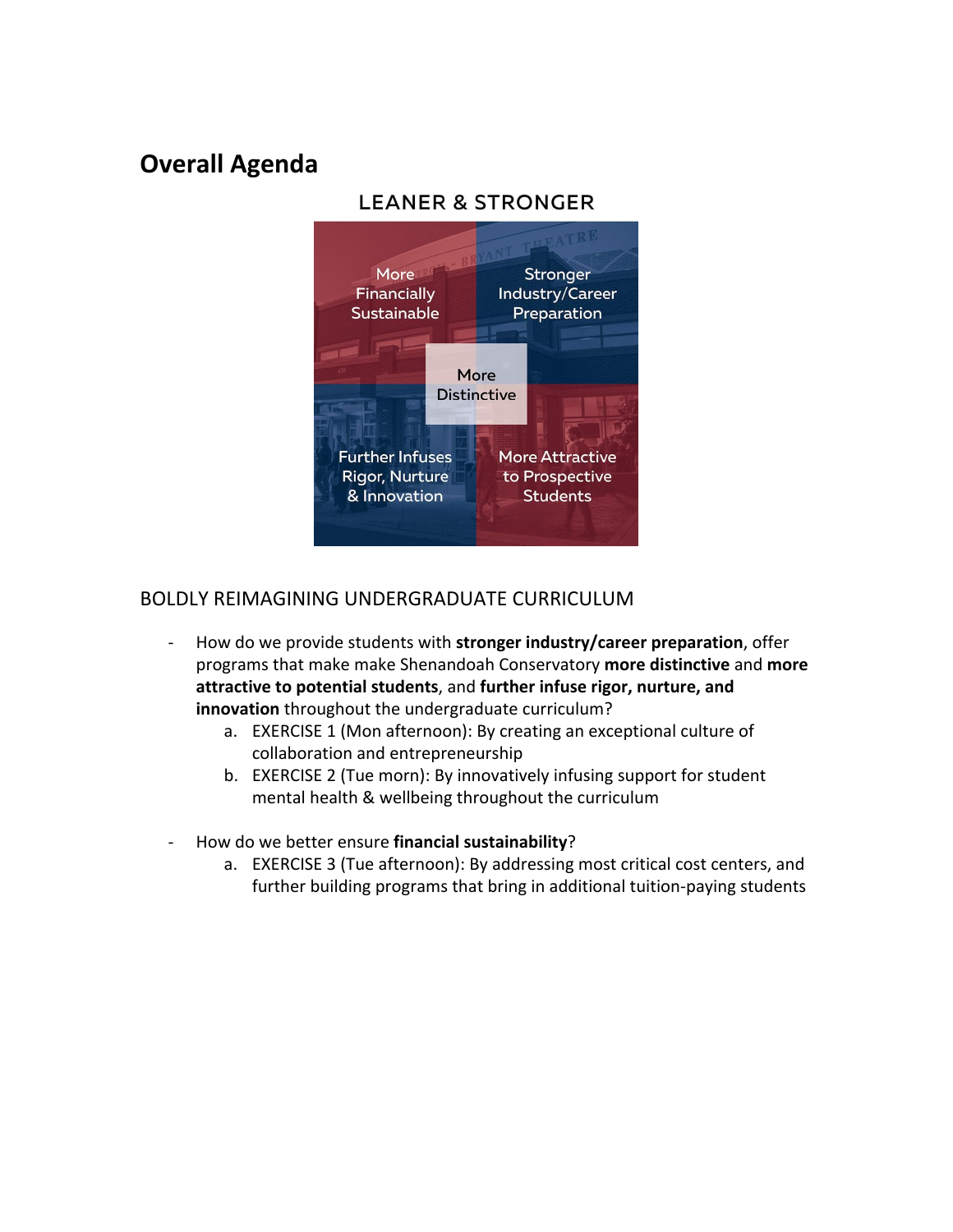## **Agenda – Monday, January 14, 2019**

- 1. Welcome
	- a. Affirming Scope & Context of Work, Overview of 1.5 Days
	- b. Preliminary Task (Shared): Fears & Hopes 2.0, Reviewing Ground Rules
	- c. Journey Map (Shared)
- 2. Exercise/Activity (Groups\*): *Boldly Reimagining Undergraduate Curriculum to Create an Exceptional Culture of Collaboration and Entrepreneurship*
- 3. End Task (Shared): Wrap-Up/Closing Reflections/Preparation for Day 2

| <b>WHEN</b>   | <b>WHAT</b>                                                 |
|---------------|-------------------------------------------------------------|
| $1 - 1:15$ pm | Gathering                                                   |
| 1:15-1:30pm   | Welcome (MS & MW), Thank you, Participant Check-in          |
|               | Affirming Futures Group membership                          |
|               | Scope and context of our work                               |
|               | Overview of the 1.5 days ahead                              |
|               |                                                             |
| 1:30-1:45pm   | PRELIMINARY TASK - Fears & Hopes (2.0)                      |
|               | PRELIMINARY TASK - Reviewing Shared Ground Rules            |
| 1:45-2pm      | "Journey Map" - reviewing and building on core themes       |
|               | emerging from last retreat (Facilitated Discussion)         |
|               |                                                             |
| $2 - 3:15$ pm | EXERCISE/ACTIVITY - Creating an Exceptional Culture of      |
|               | <b>Collaboration and Entrepreneurship</b>                   |
|               |                                                             |
|               | Divide into the groups below                                |
|               | Assign a scribe (will write out final response on flipchart |
|               | and lead the "Report Out")                                  |
|               | Answer the following three questions, with the scribe       |
|               | recording the answer to each on the flipchart               |
|               | 1. What experiences could we provide to all                 |
|               | undergraduates that would powerfully strengthen             |
|               | their comfort with and skill in cross-disciplinary          |
|               | collaboration AND their entrepreneurial mindset?            |
|               | (brainstorm before picking your best 2-3 ideas)             |
|               | 2. What are some powerful ways that faculty could           |
|               | model and contribute to that culture of collaboration       |
|               | - working with each other, working with students -          |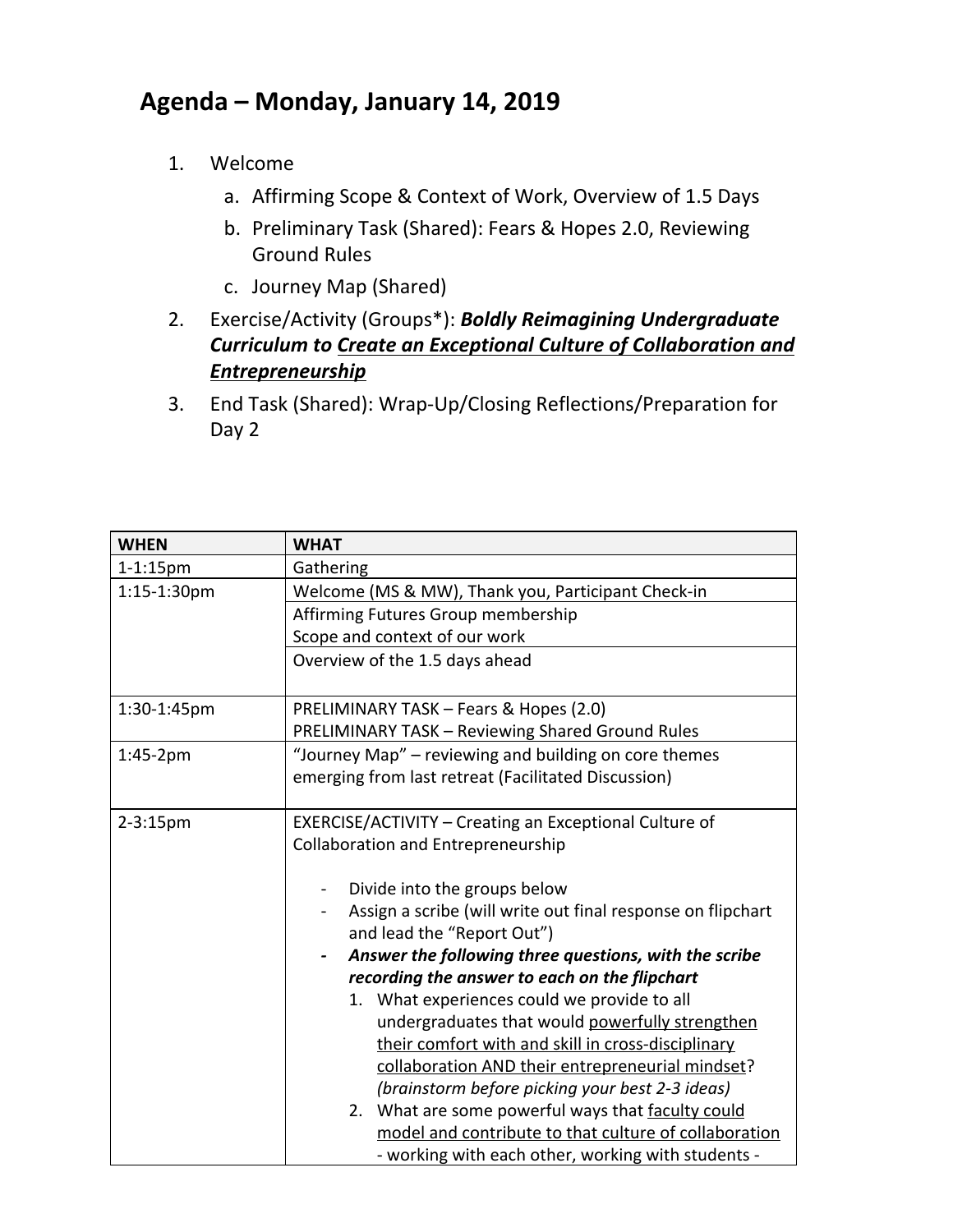|             | working within current workload parameters?<br>(brainstorm before picking your best 2-3 ideas)<br>3. Give examples of ways we can balance supporting<br>students' disciplinary expertise with strengthening<br>their skill in cross-disciplinary collaboration.<br>(brainstorm before picking your 2-3 best ideas) |                                               |                                                             |
|-------------|--------------------------------------------------------------------------------------------------------------------------------------------------------------------------------------------------------------------------------------------------------------------------------------------------------------------|-----------------------------------------------|-------------------------------------------------------------|
|             | <b>GROUP 1</b>                                                                                                                                                                                                                                                                                                     |                                               | <b>GROUP 2</b>                                              |
|             | Salley                                                                                                                                                                                                                                                                                                             |                                               | Standerfer                                                  |
|             | Marlatt                                                                                                                                                                                                                                                                                                            |                                               | Robblee                                                     |
|             | O'Neill                                                                                                                                                                                                                                                                                                            |                                               | Zoeter                                                      |
|             | Adams                                                                                                                                                                                                                                                                                                              |                                               | Fraga                                                       |
|             |                                                                                                                                                                                                                                                                                                                    |                                               | Hudson                                                      |
|             | <b>GROUP 3</b>                                                                                                                                                                                                                                                                                                     |                                               | <b>GROUP 4</b>                                              |
|             | Jones                                                                                                                                                                                                                                                                                                              |                                               | Landless                                                    |
|             | Zerull                                                                                                                                                                                                                                                                                                             |                                               | Romine                                                      |
|             | Pardo                                                                                                                                                                                                                                                                                                              |                                               | Oltman                                                      |
|             | Trump                                                                                                                                                                                                                                                                                                              |                                               | Chen                                                        |
|             | Edwards                                                                                                                                                                                                                                                                                                            |                                               | Ingham                                                      |
|             |                                                                                                                                                                                                                                                                                                                    |                                               |                                                             |
| 3:15-4:15pm |                                                                                                                                                                                                                                                                                                                    | (reports by question)                         | A. Report from each group on responses to three questions   |
|             |                                                                                                                                                                                                                                                                                                                    |                                               | B. Vote on best overall ideas for each of three categories: |
|             |                                                                                                                                                                                                                                                                                                                    | 1. Experiences for all undergraduates         |                                                             |
|             |                                                                                                                                                                                                                                                                                                                    |                                               | 2. Powerful ways for faculty to model/contribute            |
|             |                                                                                                                                                                                                                                                                                                                    | cross-disciplinary collaborative skills       | 3. Supporting both disciplinary expertise &                 |
|             |                                                                                                                                                                                                                                                                                                                    |                                               |                                                             |
| 4:15-5:00pm |                                                                                                                                                                                                                                                                                                                    | EXERCISE/ACTIVITY - Wrap-Up/Prepare for Day 2 |                                                             |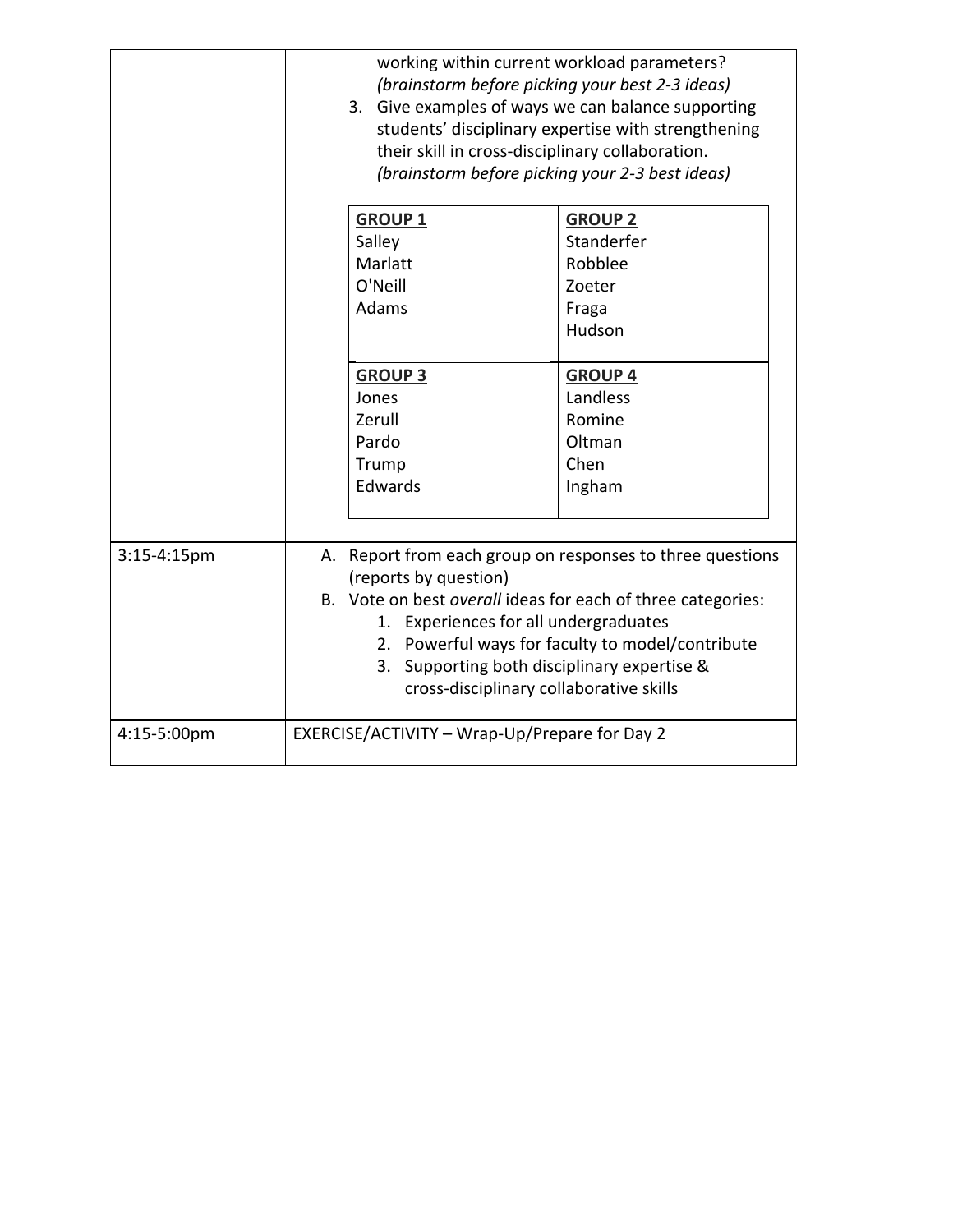## **Agenda – Tuesday, January 15, 2019**

- 1. Welcome
	- a. Overview of Day
	- b. Briefing (Sarah Celec): Themes from Student Focus Group
- 2. Break
- 3. Exercise/Activity (Groups\*): *Boldly Reimagining Undergraduate Curriculum to Support Student Mental Health & Well-Being*
- *4. Lunch / Walk*
- 5. Briefing (Stepniak): Pressing Financial Needs and Charge
- 6. Exercise/Activity (Groups): *Boldly Reimagining Undergraduate Curriculum to Support Sustainable Business Model*
- 7. Break
- 8. End Task (Shared): Top commitments and Initiatives / Next Steps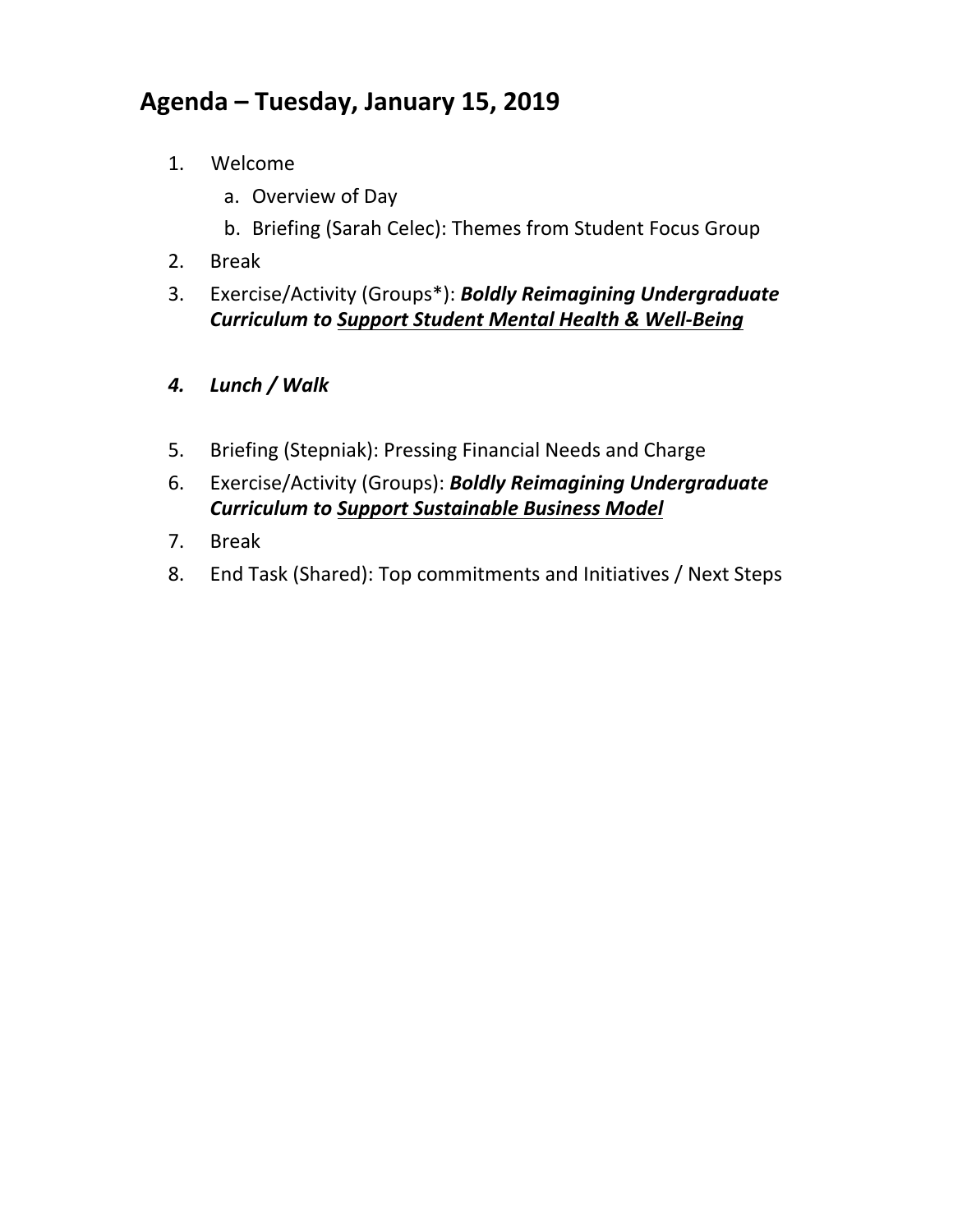| <b>WHEN</b>   | <b>WHAT</b>                                                                                                                                                                                                                                                                                                                                                                                                                                                                                                                                                                                                                                                                                                                                   |  |
|---------------|-----------------------------------------------------------------------------------------------------------------------------------------------------------------------------------------------------------------------------------------------------------------------------------------------------------------------------------------------------------------------------------------------------------------------------------------------------------------------------------------------------------------------------------------------------------------------------------------------------------------------------------------------------------------------------------------------------------------------------------------------|--|
| 9-9:10am      | Coffee & Refreshments                                                                                                                                                                                                                                                                                                                                                                                                                                                                                                                                                                                                                                                                                                                         |  |
| $9:10-9:15am$ | Greetings, Participant Check-in                                                                                                                                                                                                                                                                                                                                                                                                                                                                                                                                                                                                                                                                                                               |  |
|               | Overview of the day ahead                                                                                                                                                                                                                                                                                                                                                                                                                                                                                                                                                                                                                                                                                                                     |  |
| $9:15-9:25am$ | BRIEFING - Themes from student focus group (Sarah Celec), and<br>Q&A                                                                                                                                                                                                                                                                                                                                                                                                                                                                                                                                                                                                                                                                          |  |
| 9:25-9:30am   | OVERVIEW of EXERCISE/ACTIVITY - Mental Health & Well-Being                                                                                                                                                                                                                                                                                                                                                                                                                                                                                                                                                                                                                                                                                    |  |
|               | 1. Exercise 1: Deep Dive into Student Focus Group data.<br>Read and review data from Student Focus Group. After<br>reviewing the issues students have affirmed/revealed,<br>identify the most significant takeaways (What is<br>surprising?, What is expected?, What is most significant?)<br>2. Exercise 2: Leading thinking/practice regarding student<br>well-being. Read assigned articles noted below. What<br>ways have institutions addressed student well-being from<br>an academic unit?<br>Exercise 3: Synthesize Data. How do we balance<br>3.<br>disciplinary expertise and interdisciplinary collaboration?<br><b>GROUP ONE: Salley, Marlatt, O'Neill, Adams, Jones</b><br>GROUP TWO: Standerfer, Robblee, Zoeter, Fraga, Hudson |  |
|               | <b>GROUP THREE: Jones, Zerull, Pardo, Trump, Edwards</b><br>GROUP FOUR: Landless, Romine, Oltman, Chen, Ingham                                                                                                                                                                                                                                                                                                                                                                                                                                                                                                                                                                                                                                |  |
| 9:30-10:15am  | EXERCISE/ACTIVITY - Deep Dive into Student Focus Group data                                                                                                                                                                                                                                                                                                                                                                                                                                                                                                                                                                                                                                                                                   |  |
|               | Complete the following exercise with the scribe recording<br>the answer to each on the flipchart<br>Exercise 1: Deep Dive into Student Focus Group data.<br>Read and review data from Student Focus Group. After<br>reviewing the issues students have affirmed/revealed,<br>identify the most significant takeaways (What is<br>surprising?, What is expected?, What is most significant?)                                                                                                                                                                                                                                                                                                                                                   |  |
| 10:15-10:30am | Share findings from each group                                                                                                                                                                                                                                                                                                                                                                                                                                                                                                                                                                                                                                                                                                                |  |
| 10:30-10:40am | <b>Break</b>                                                                                                                                                                                                                                                                                                                                                                                                                                                                                                                                                                                                                                                                                                                                  |  |
| 10:40-11:40am | EXERCISE/ACTIVITY - Readings - Student Well-Being                                                                                                                                                                                                                                                                                                                                                                                                                                                                                                                                                                                                                                                                                             |  |
|               | Exercise 2: Leading thinking/practice regarding student                                                                                                                                                                                                                                                                                                                                                                                                                                                                                                                                                                                                                                                                                       |  |
|               | well-being. Read assigned articles noted below.                                                                                                                                                                                                                                                                                                                                                                                                                                                                                                                                                                                                                                                                                               |  |
|               | 1. What are the most important takeaways from                                                                                                                                                                                                                                                                                                                                                                                                                                                                                                                                                                                                                                                                                                 |  |
|               | your readings for our work with our                                                                                                                                                                                                                                                                                                                                                                                                                                                                                                                                                                                                                                                                                                           |  |
|               | undergraduate students? (come up with at least                                                                                                                                                                                                                                                                                                                                                                                                                                                                                                                                                                                                                                                                                                |  |
|               | 5 before picking your top 2-3)<br>2. If we were to truly embrace the implications of                                                                                                                                                                                                                                                                                                                                                                                                                                                                                                                                                                                                                                                          |  |
|               | those takeaways and what you gathered from the                                                                                                                                                                                                                                                                                                                                                                                                                                                                                                                                                                                                                                                                                                |  |
|               | Student Focus Group data, what could we do                                                                                                                                                                                                                                                                                                                                                                                                                                                                                                                                                                                                                                                                                                    |  |
|               | within the undergraduate years/degrees to                                                                                                                                                                                                                                                                                                                                                                                                                                                                                                                                                                                                                                                                                                     |  |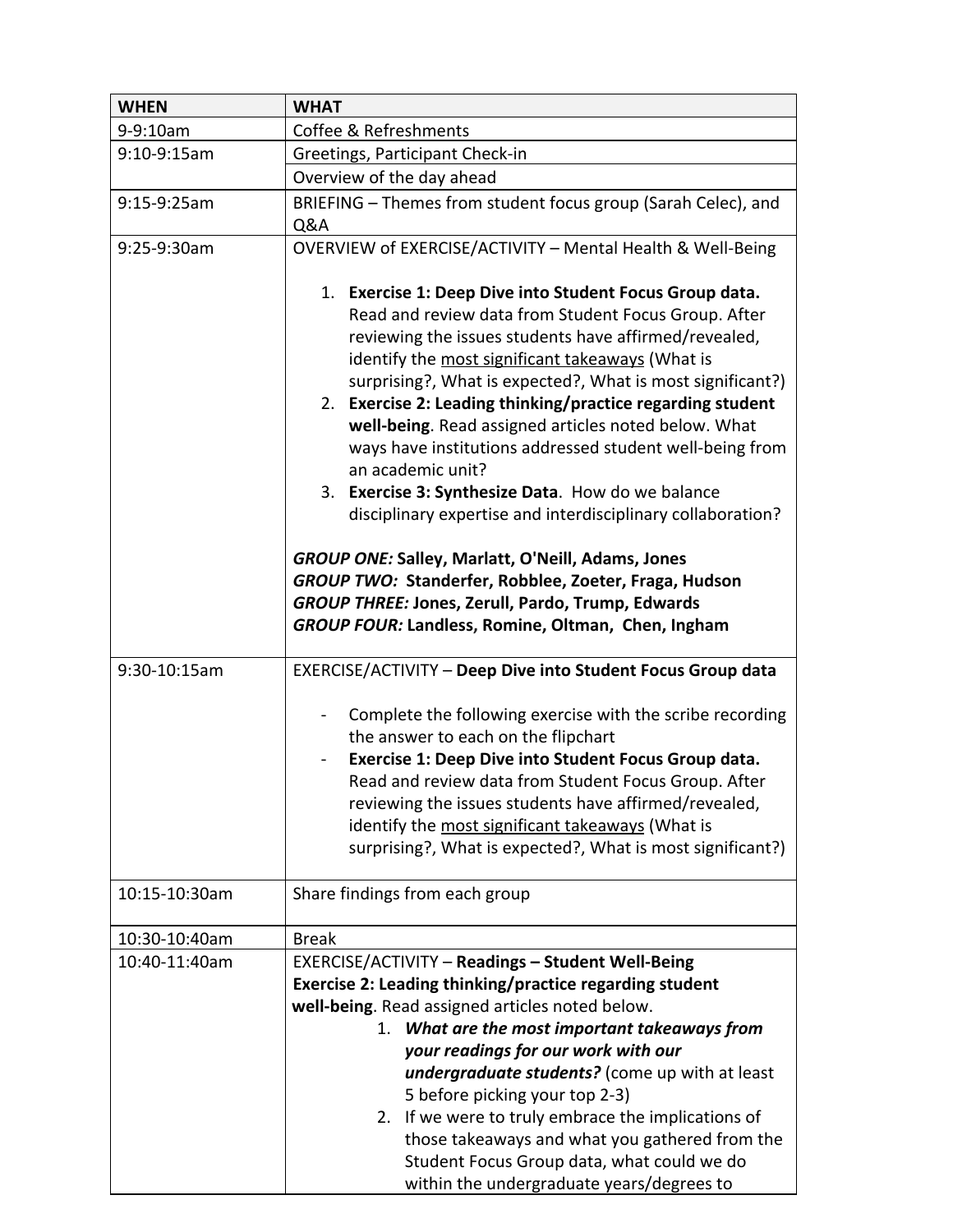|                               | provide Shenandoah Conservatory students with<br>uniquely powerful support for student mental<br>health and well-being? (brainstorm before<br>identifying top 2-3 ideas)                                                                                                                                                                                                                                                                                                                                                                                                                                                                                                                                                                                                                 |
|-------------------------------|------------------------------------------------------------------------------------------------------------------------------------------------------------------------------------------------------------------------------------------------------------------------------------------------------------------------------------------------------------------------------------------------------------------------------------------------------------------------------------------------------------------------------------------------------------------------------------------------------------------------------------------------------------------------------------------------------------------------------------------------------------------------------------------|
|                               | <b>GROUP ONE: Salley, Marlatt, O'Neill, Adams, Jones</b><br>(full version) A Third of Your Freshmen Disappear.<br>Howm? - The Chronicle of Higher Education.pdf<br>(full version) New wellness programs help USC medical                                                                                                                                                                                                                                                                                                                                                                                                                                                                                                                                                                 |
|                               | GROUP TWO: Standerfer, Robblee, Zoeter, Fraga, Hudson<br>Introduction, Result, and Discussion (p.1 and p.<br>60-66) of "Thinking outside the box: Psychological needs<br>of art students"<br>(full version) "Stress in America Gen Z"                                                                                                                                                                                                                                                                                                                                                                                                                                                                                                                                                    |
|                               | <b>GROUP THREE: Jones, Zerull, Pardo, Trump, Edwards</b><br>The following sections from "The Well-being and<br><b>Flourishing of Students"</b><br>Connecting the Holes to Produce a Whole:<br>Student Well-being as a Unifying Factor (p.2)<br>Assessing Well-being as a Function of Learning<br>Well $(p.4)$<br>A Provocation: Confirming the Connection of<br>Engaged Learning to Well-being (pp. 9-11)<br>(Full version) "Dealing with Stress at School in an<br>Age of Anxiety<br>GROUP FOUR: Landless, Romine, Oltman, Chen, Ingham<br>Abstract and Discussion (p.12-14) from "Institutional<br>factors that positively impact first-year students' sense of<br>well-being"<br>(Full version) "Colleges Teach Students How to Think.<br>Should They Also Teach Them How to Thrive?" |
| 11:40-Noon                    | Share findings from each group regarding (1) article takeaways<br>(2) given Student Focus Group data, and findings from<br>readings, what could we could do to provide exceptional<br>support for the mental health and wellbeing of undergraduate<br>Conservatory students                                                                                                                                                                                                                                                                                                                                                                                                                                                                                                              |
| Noon-12:30pm                  | ---- LUNCH / Walk ----                                                                                                                                                                                                                                                                                                                                                                                                                                                                                                                                                                                                                                                                                                                                                                   |
| $12:30 - 1:00$ pm             | EXERCISE/ACTIVITY - Synthesize Morning's Data<br>Continuing with above groups<br>Spend time examining the top 2-3 ideas. Final vote is<br>taken across all to identify the very top specific change<br>ideas.                                                                                                                                                                                                                                                                                                                                                                                                                                                                                                                                                                            |
| 1:00-1:15pm<br>$1:15-2:15$ pm | BRIEFING - Pressing Financial Needs and Charge (Dean Stepniak)<br><b>EXERCISE/ACTIVITY - Performance Credits!</b><br>Continuing with the above groups<br>1)<br>Choose a scribe (will be jotting down ideas on flipchart)<br>2)                                                                                                                                                                                                                                                                                                                                                                                                                                                                                                                                                           |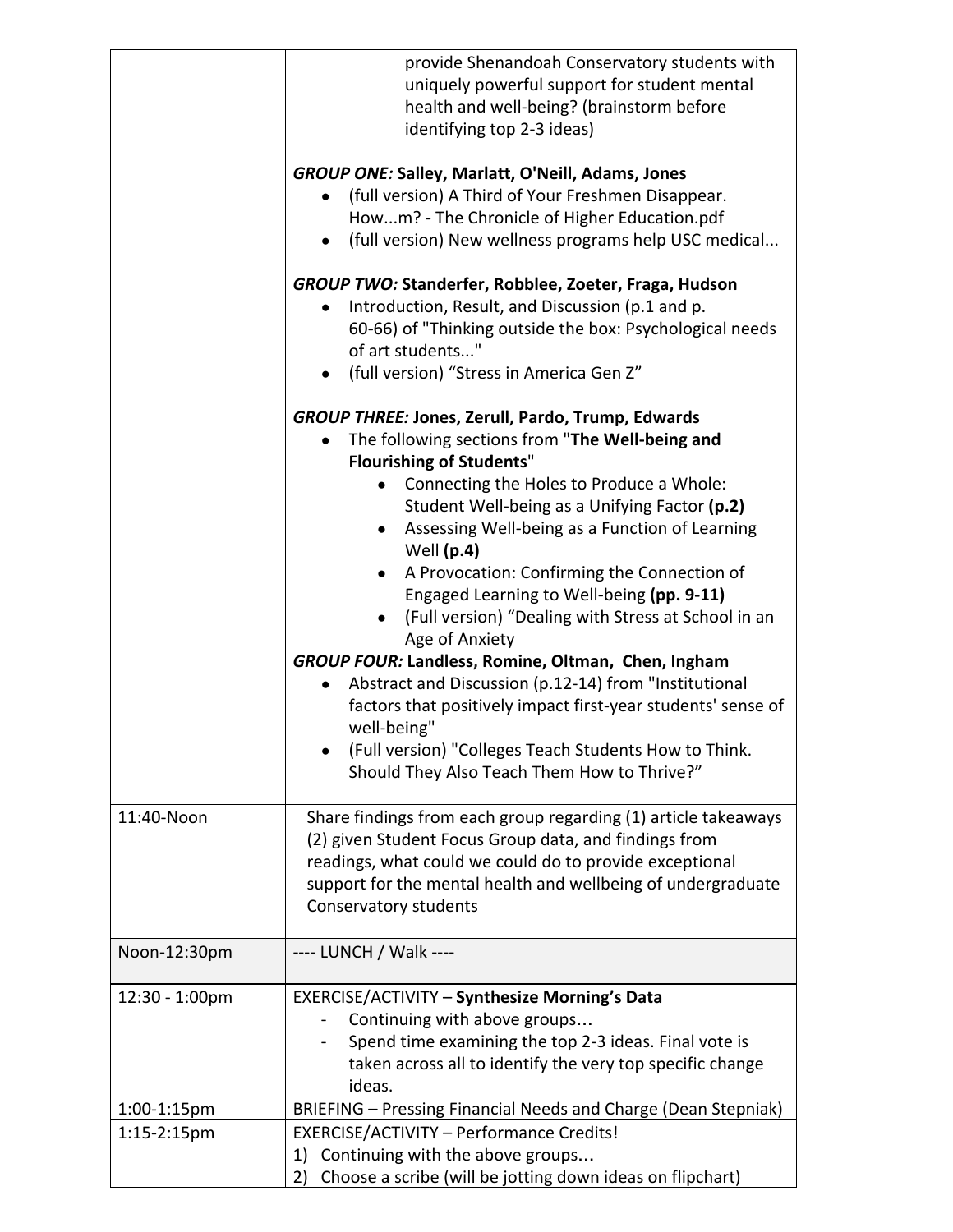|                  | 3) Imagine that student performance credit for typical large<br>ensembles, dance productions, and theatre productions<br>was set at 3 or 4 credits (reflecting actual time in students'<br>load and better aligning with actual financial cost/faculty<br>load).<br>a) Given the above change, what are ways (including<br>innovative ways) that an undergraduate curriculum could<br>include many ensemble experiences and not blow out<br>the 120cr limit?                                                                                                                                                                                      |
|------------------|---------------------------------------------------------------------------------------------------------------------------------------------------------------------------------------------------------------------------------------------------------------------------------------------------------------------------------------------------------------------------------------------------------------------------------------------------------------------------------------------------------------------------------------------------------------------------------------------------------------------------------------------------|
|                  | Example: Could content be integrated into ensemble<br>i)<br>(releasing that content from that other class)?<br>b) Brainstorm ideas, then identify your top 2-3 ideas                                                                                                                                                                                                                                                                                                                                                                                                                                                                              |
| 2:15-2:30pm      | Reporting of Group Ideas<br>Each group briefly reads its top 2-3 ideas<br>Voting on Top Ideas<br>Final vote is taken across all to identify the very top ideas                                                                                                                                                                                                                                                                                                                                                                                                                                                                                    |
| 2:30-3:00pm      | EXERCISE/ACTIVITY - Larger enrollment courses<br>What highly attractive larger-enrollment and cross-listed<br>courses could we envision (taught by FT or PT<br>Conservatory faculty) that could help generate revenue<br>and also help strengthen our culture of collaboration (for<br>students and faculty)?<br>After brainstorming as many as you can, identify the top<br>2-3 ideas for courses that you think could truly be most<br>successful                                                                                                                                                                                               |
| 3:00-3:30pm      | EXERCISE/ACTIVITY - BA and Other Degrees<br>What <b>BA degrees</b> would likely attract a significantly sized<br>new cohort of talented students, and not require any<br>increased expenditure, because all courses are<br>embedded in a larger BFA or BM degree? (Brainstorm,<br>then identify your top 2-3 ideas)<br>Is there any certificate or other special degree (including<br>dual degree) that you sense would be especially<br>attractive to new students, bringing in quite a few new<br>students and strengthening tuition revenue (and require<br>minimal additional expenditure)? (Brainstorm, then<br>identify your top 2-3 ideas) |
| $3:30 - 4:15$ pm | Groups read/present ideas (others can ask brief questions)<br><b>BA</b> degrees<br>Certificate/Other special degrees                                                                                                                                                                                                                                                                                                                                                                                                                                                                                                                              |
| 4:15-4:45pm      | <b>EXERCISE/ACTIVITY - Closing reflections</b><br><b>REVIEW: The top ideas from the Futures Group</b><br>Collaboration/Entrepreneurship<br>а.<br>b. Student Mental Health & Wellbeing<br>c. Performance Credit/Larger Enrollment<br>Courses/BA & Other Degrees                                                                                                                                                                                                                                                                                                                                                                                    |